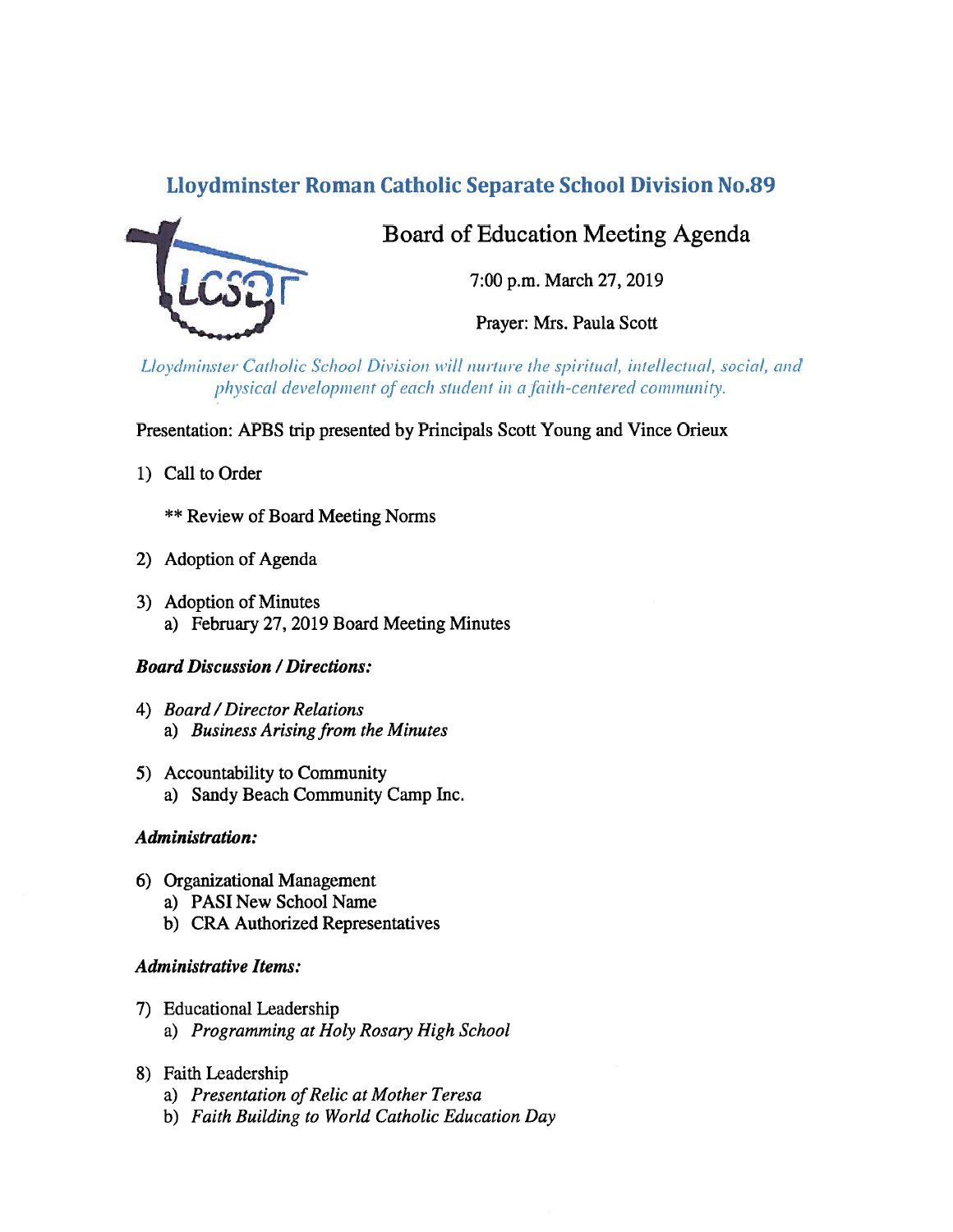- 9) Personnel Management
	- a) Personnel Report
- 10) Information Items
- 11) Correspondence
- 12) Identification of Emergent Items
- 13) Closing Prayer
- 14) Adjournment

## April: Mrs. Michelle Rusteika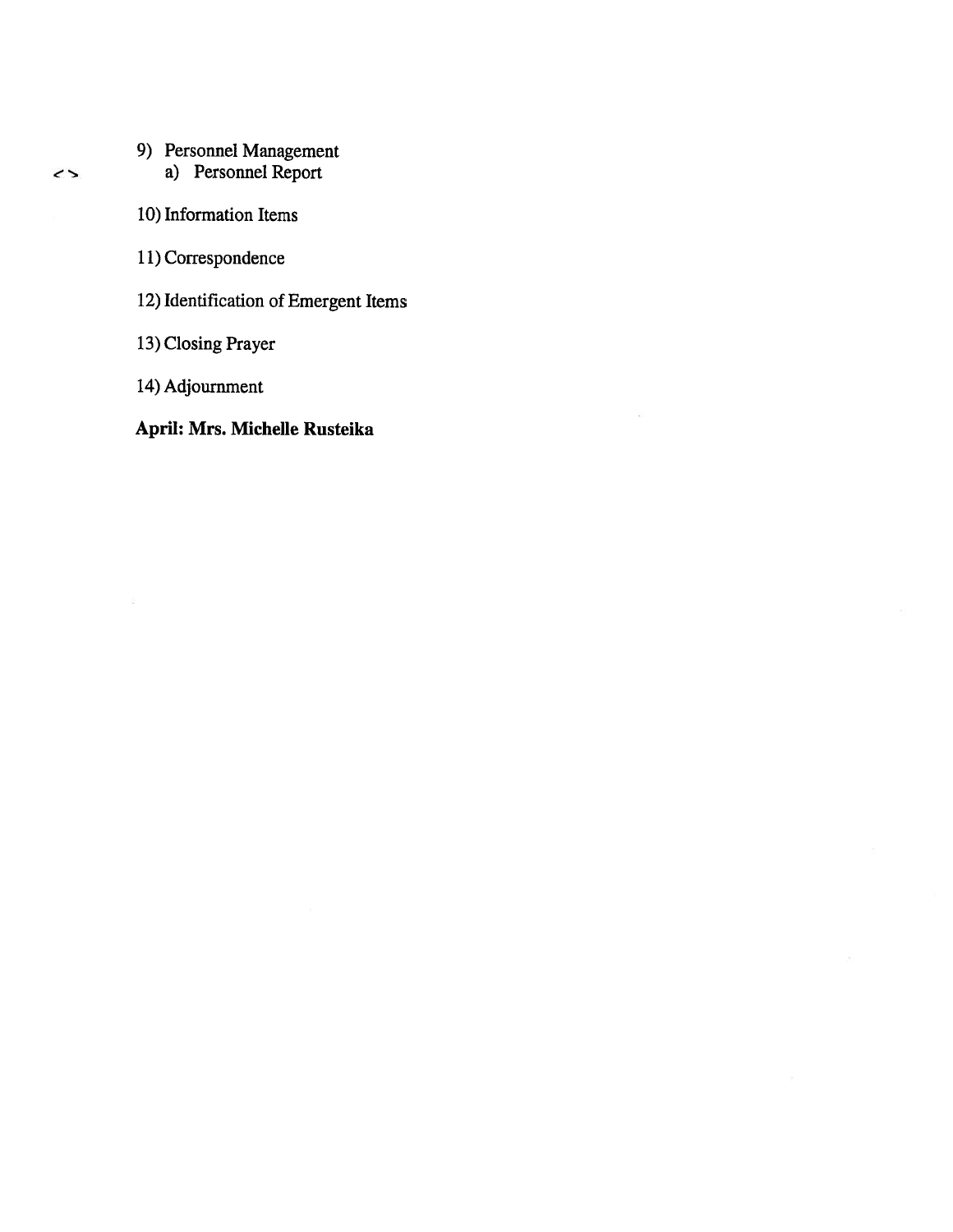#### LLOYDMINSTER R.C.S.S.D. #89

#### MINUTES OF THE REGULAR BOARD MEETING

#### Wednesday, March 27, 2019

TIME AND PLACE: The meeting commenced at 7:00 p.m. in the Board Room.

**ATTENDANCE:** Mrs. Paula Scott (Chair) Mrs. Michelle Rusteika Mrs. Jill Wytrykusz Mrs. Erin MacDuff Mr. Calvin Fendelet Mr. Chris Carnell Mrs. Laurie Makichuk

> Mr. Nigel McCarthy, Director of Education Mrs. Melanie Stelmaschuk, Chief Financial Officer Ms. Glenda Kary, Deputy Director of Education Mr. Kevin Kusch, Deputy Director of Learning

Prayer led by Mrs. Paula Scott.

Presentation: LC\$D Principals PBIS "Positive Behaviour Intervention Systems" presented by Principals Scott Young and Vince Orieux.

19/03/27-01 Mrs. Michelle Rusteika moved that the Board of Education adopt Agenda the agenda, as presented.

#### **CARRIED**

| 19/03/27-02              | Mrs. Laurie Makichuk moved that the Board of Education         |
|--------------------------|----------------------------------------------------------------|
| <b>February 27, 2019</b> | approve February 27, 2019 Board Meeting minutes, as presented. |
| <b>Minutes</b>           |                                                                |

#### **CARRIED**

19/03/27-03 Mrs. Jill Wytrykusz moved that the Board of Education Sandy Beach supports the Sandy Beach Community Camp and supply 2 Community of our largest capacity school busses, at no fee other than the Camp Inc. cost of fuel and permits for two weeks in July 2019.

#### CARRIED

| 19/03/27-04        | Mr. Chris Carnell moved that the Board of Education |
|--------------------|-----------------------------------------------------|
| <b>PASI New</b>    | create a new school within PASI and MySchoolSask    |
| <b>School Name</b> | called "LCSD Home School".                          |

**CARRIED**